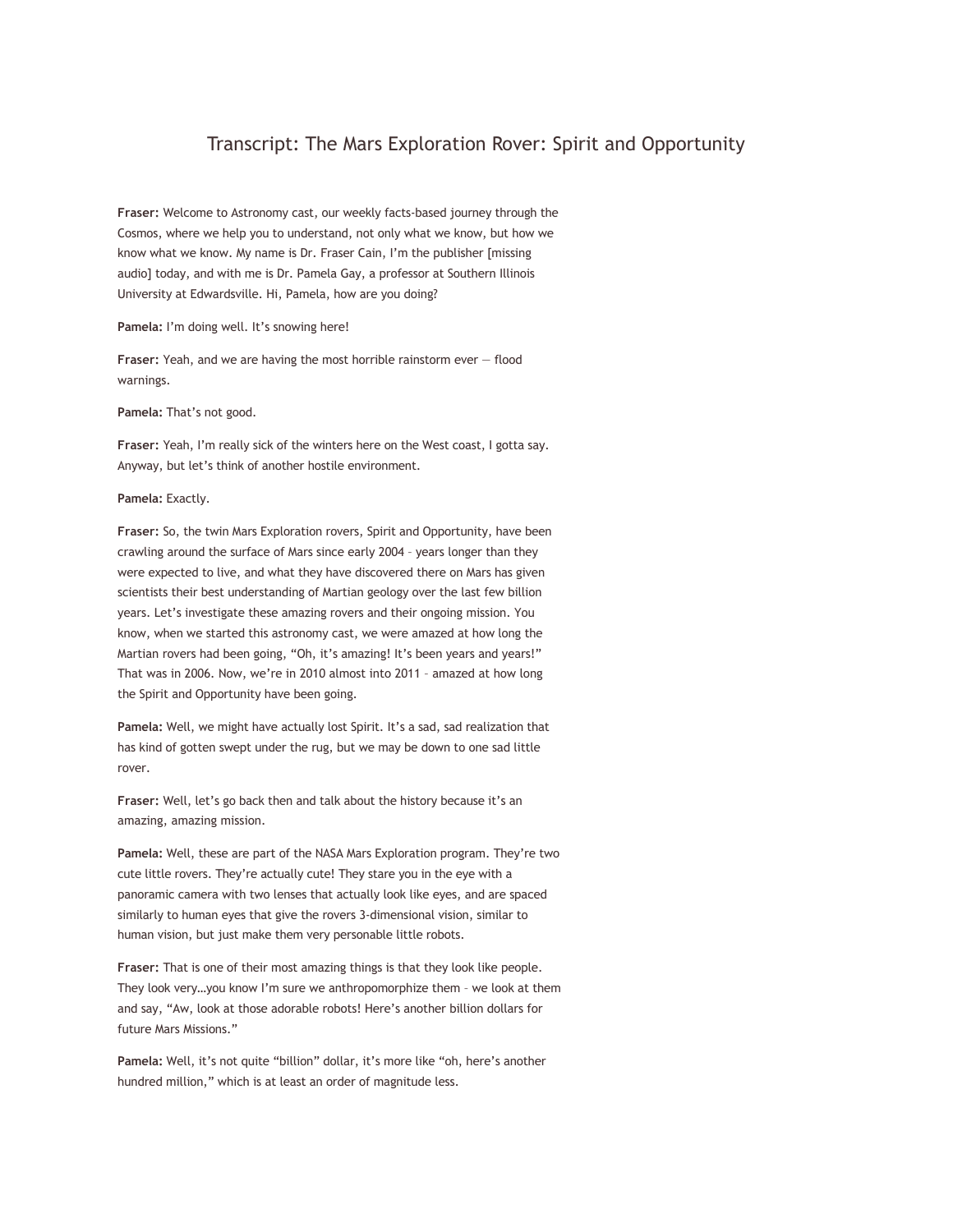**Fraser:** No no, I'm saying it's for the future, right? They make these ones cute, and that way the future missions will get funded.

**Pamela:** And well, Mars just does "cute" well because these missions build on the experience that we got from launching the Mars Pathfinder probe back in 1997, which was basically every little kid's Tonka truck come to life, roving around on the Martian surface.

**Fraser:** Yeah, absolutely. Well, we should put this all into context right because, you know, I mean, we've talked about this in other shows: that the NASA scientists, at least the international community of scientists, have been very careful and deliberate about how they've gone about researching. What's really the sweet prize in the end is the discovery of life on Mars. That's what they want, but they've actually really sort of stretched it out and gone after fairly incremental scientific discoveries, one after the other, and the Mars exploration rovers really fits into this structure quite well and really shows you how they're deliberately going about it.

**Pamela:** Right, so it really began back with the Viking missions back in 1976 when we landed less cute little landers on Mars and took pictures and took soil samples and started trying to figure out if there were organic compounds, if there were chemical reactions that resembled life. And it was inconclusive, so we figured out "OK, what do we need to do next?" And what we needed to do next was two things: one, be able to take samples of more than one location, there's places on earth that if you grabbed a handful of sand there'd be no evidence of life. And we also needed to have different chemical experiments, different imaging — different technologies on board. So, in 1997, we launched we very inexpensive little mission: Mars Pathfinder, which was basically a technology test. It was a child's 3-wheeled scooter-sized robot that roved around like an animated Tonka truck that took samples and took images and paved the way for the Mars Exploration rovers to get sent in 2003, and then land in January of 2004.

**Fraser:** Right, I mean this is a situation where you had a rover that you could remotely control, and it could drive around  $-$  not in real time  $-$  but you could say "go check out that rock," and it would drive over to that rock and examine it, and "go check out that rock," so you could see, and there also the technology the whole landing technology — was really pioneered by what they did with pathfinder, where they had this airbag system, and you know, a much less expensive way of putting a payload onto the surface of Mars.

**Pamela:** Right, these are fabulous. These are the bouncy ball landing techniques, and it literally was drop something, have a parachute to slow it down, but recognize that you're not going to get it slow enough, but surrounded in airbags and let it bounce around until it settles down, and the Mars Exploration rovers were encased in these geometric containment vessels that had flaps that each individual flap was capable of flipping the entire lander if it needed to, so if it landed solidly on basically the roof, it could right itself and get the rovers upright and horizontal just be how it opened up the various flaps.

**Fraser:** So, why were there two rovers chosen?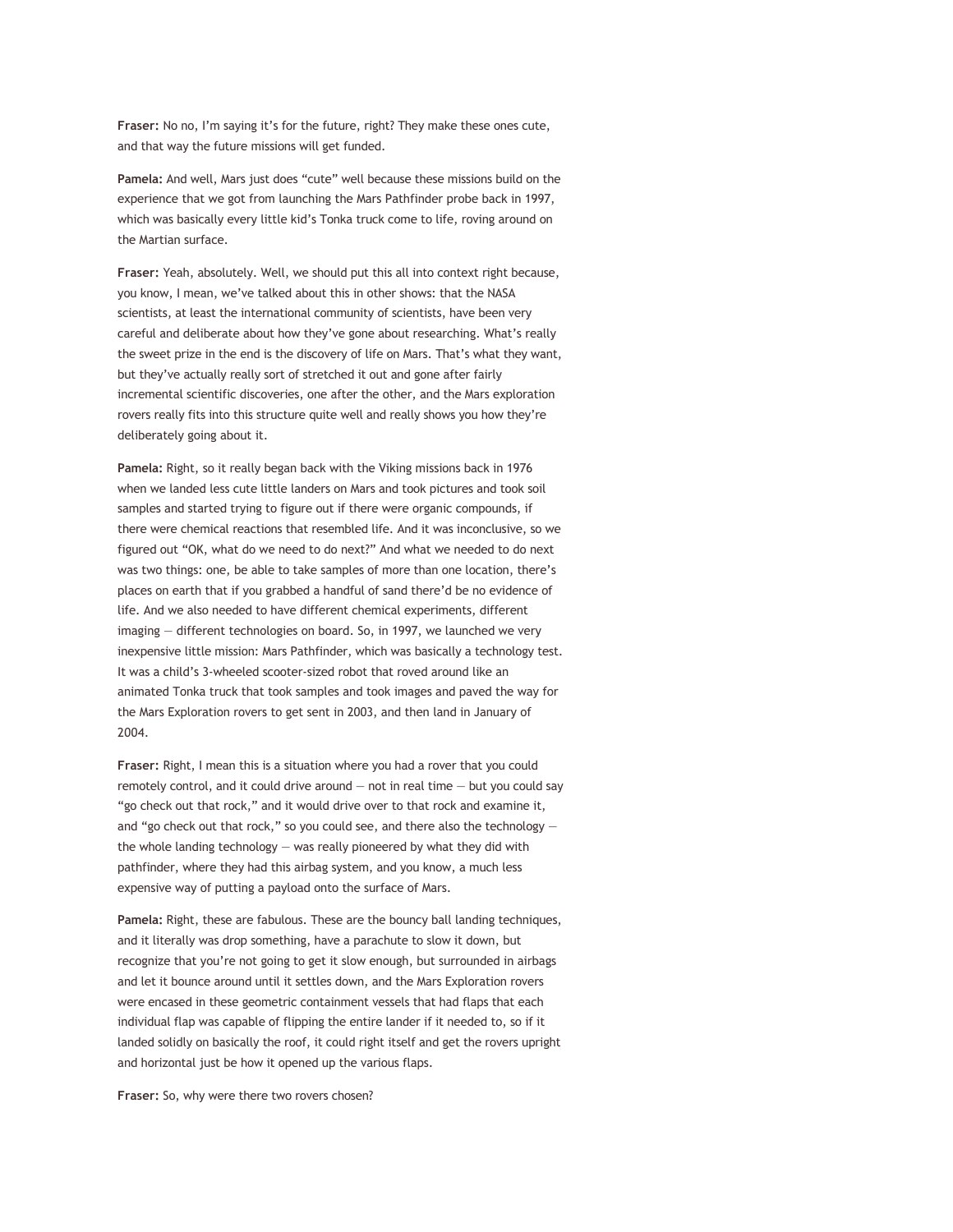**Pamela:** Well, it's a redundancy issue. Building two doesn't cost that much more than building one; you get all of the skills building one. It's sort of like with the Hubble space telescope. We actually built two of them and only launched one of them, so there's a tradition of "let's build two," and in this case "let's actually launch two." This gave us a chance to check out two very different parts of the Martian surface, and these were built not to look for life, but to go look for different signs of water, and so we wanted to be able to look on a part of Mars that looked like old shoreline, and to look in areas where we knew that there were minerals that could only be created in water environments, and so we chose two very different parts of the surface and dropped these two very identical little rovers, and sent them off on what we thought was a 90-day mission.

**Fraser:** Right, right. So the goal for these rovers was search for evidence of past water on Mars — so not life, not current water, but past water, and to really try to build up the history of when water appeared on the surface of Mars, how long it lasted, when it went away, and what kind of forms it took  $-$  you know, was it big nice warm lakes, of was it salty water brine hiding under rocks? And that's really what they were looking for.

**Pamela:** And the neat thing about these is because they have the ability to wander around, just like the Apollo astronauts on the moon, they can go from one place to another, grab a rock, sample it, figure out what it's made of, and use those samples from a variety of different locations. Now, admittedly, the greatest wandering they've done is only 20 km, but still, for a little robot, that's pretty good!

**Fraser:** It's amazing.

**Pamela:** So, grab these different rocks and calibrate the orbital information we have, so they're able to basically say, "OK, yes, Mars Reconnaissance orbiter detected [missing audio] in this location." Here are the rocks that correspond to this location, and yes things line up

**Fraser:** And so then, they had two very different landing spots

**Pamela:** Right, so we had one of them landed in Gusev crater, which is a nice, big crater that allowed you to  $-$  just like you might go up on the edge of a highway cut-out, look at the different layers in the terrain, and you could do similar sorts of things over in Gustav crater.

**Fraser:** Right, now this is a really big crater. I mean, you can't tell that it's inside a crater it's so big.

**Pamela:** Right, right. We started off with Spirit, and there's a great Twitter feed name called "Free Spirit." Spirit started out in Gusev Crater, and this area was selected in part because it had hematite noticed in the area, and hematite is a mineral that can only form in water, and it's a common rock that we have here on Earth. If you go to a mall that has a display of rocks that you can buy, the ones that kind of look like Mercury became a solid. Those are hematite.

**Fraser:** Right, right — kind of metallic, gray, shiny rocks — they polished them up.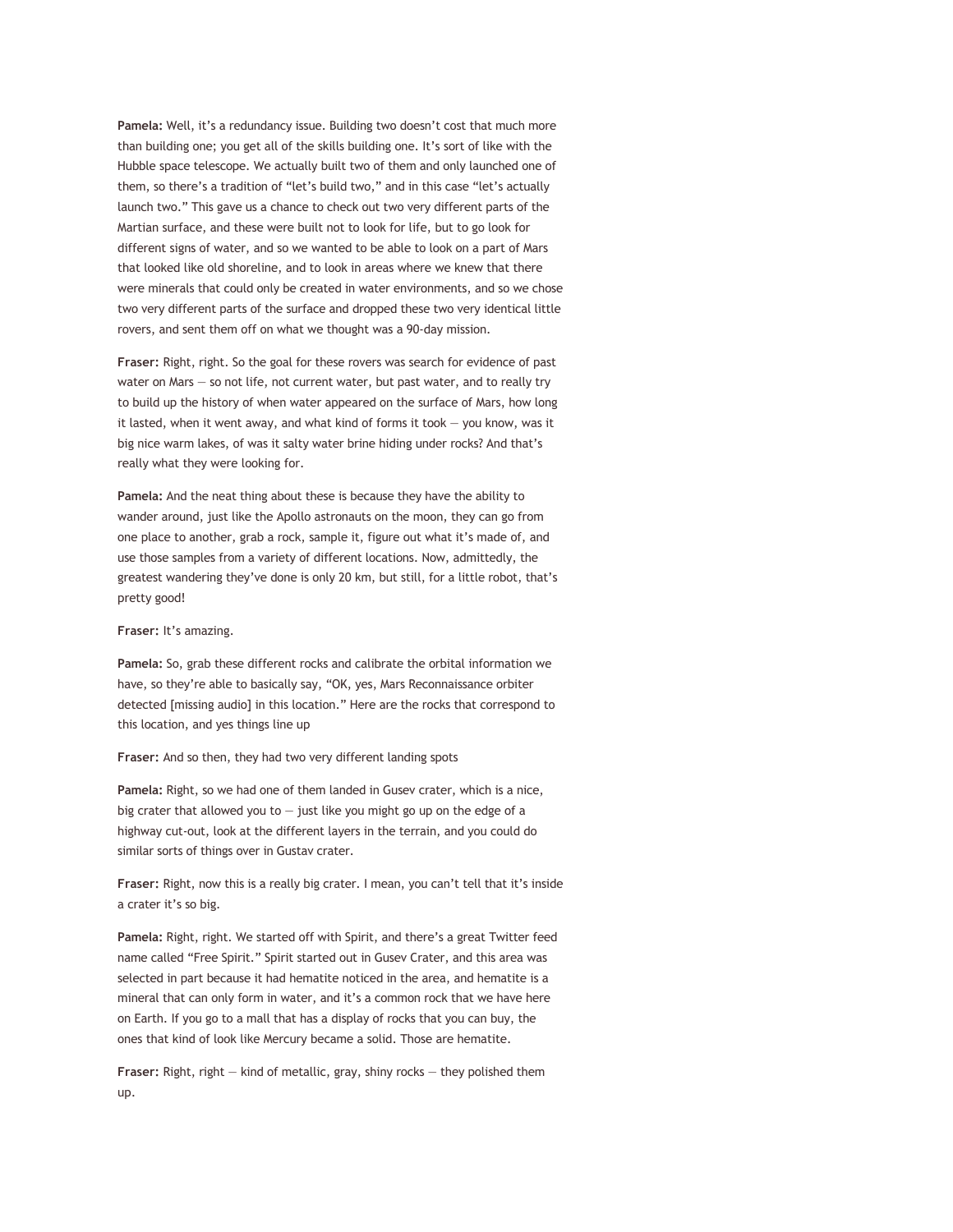**Pamela:** Yeah, they're pretty. So we sent Spirit into the Gusev crater following basically the traces of water, and went exploring and Spirit basically explored all around, and the most interesting area that it explored actually wasn't so much in Gustav crater, but once the escape took place. So, Spirit escaped and went to an area called home plate, and this is where a lot of interesting research ended up happening, where all sorts of mineral collections, all sorts of [missing audio], or dust devils, unfortunately, tied in with all of the exciting science. Spirit got stuck.

**Fraser:** And then there was a whole other mission too, so we're going to have to switch back and forth as we go.

**Pamela:** This is kind of schizophrenic – we have two robots!

**Fraser:** Yeah, yeah, "Now cut to Opportunity…"

**Pamela:** "Now cut to Opportunity…" Opportunity landed on (this is where I mispronounce something once per show) Meridiani Planum. It's a large, flat area, and it was thought to perhaps be an area that had formed as a seashore, and so this was selected as another place to be geologically interesting, to go and basically see what could be seen…looked for past water life, found what we think was signs of sedimentation, this is basically where all of the minerals come together and form a rock. You've probably seen this along the beach.

**Fraser:** What's the most amazing thing about Opportunity is that it landed in a crater — and not a very big crater. It landed in a very small crater it landed in a crater that's only a few meters across.

**Pamela:** Yes, Eagle Crater.

**Fraser:** So, when it landed in the crater, the scientists are like, "This is amazing. Uh oh, we're not even sure we're going to be able to get out of this crater." So, it was like a one in a million landing that then might have trapped the spacecraft for the rest of its mission. It couldn't go anywhere else except in this tiny crater, but in the end they were able to figure out a path to break it out.

**Pamela:** But while it was down there, it found all sorts of amazing geological structures because, in a way, a crater's a kind of cool place to land because you have all of these rocks that revealed right there right in front of you, and it was in this crater that they found something they dubbed "blueberries," and these are hematite spheres that are basically little tiny nodules that formed when the hematite formed.

**Fraser:** And this is that first real evidence of past water on Mars. Opportunity was the one that picked it up first, but it wasn't the only …

**Pamela:** No, no and what's amazing is that this little robot basically explored and explored and explored Eagle crater and then it did get itself out, and then it took off roving, and it made its way to Endurance Crater making it there four months after landing in late April of 2004, and there it kept looking at all the different layers of rocks. This one it circumnavigated, took lots of detailed images where you can see all of the cuts through the land.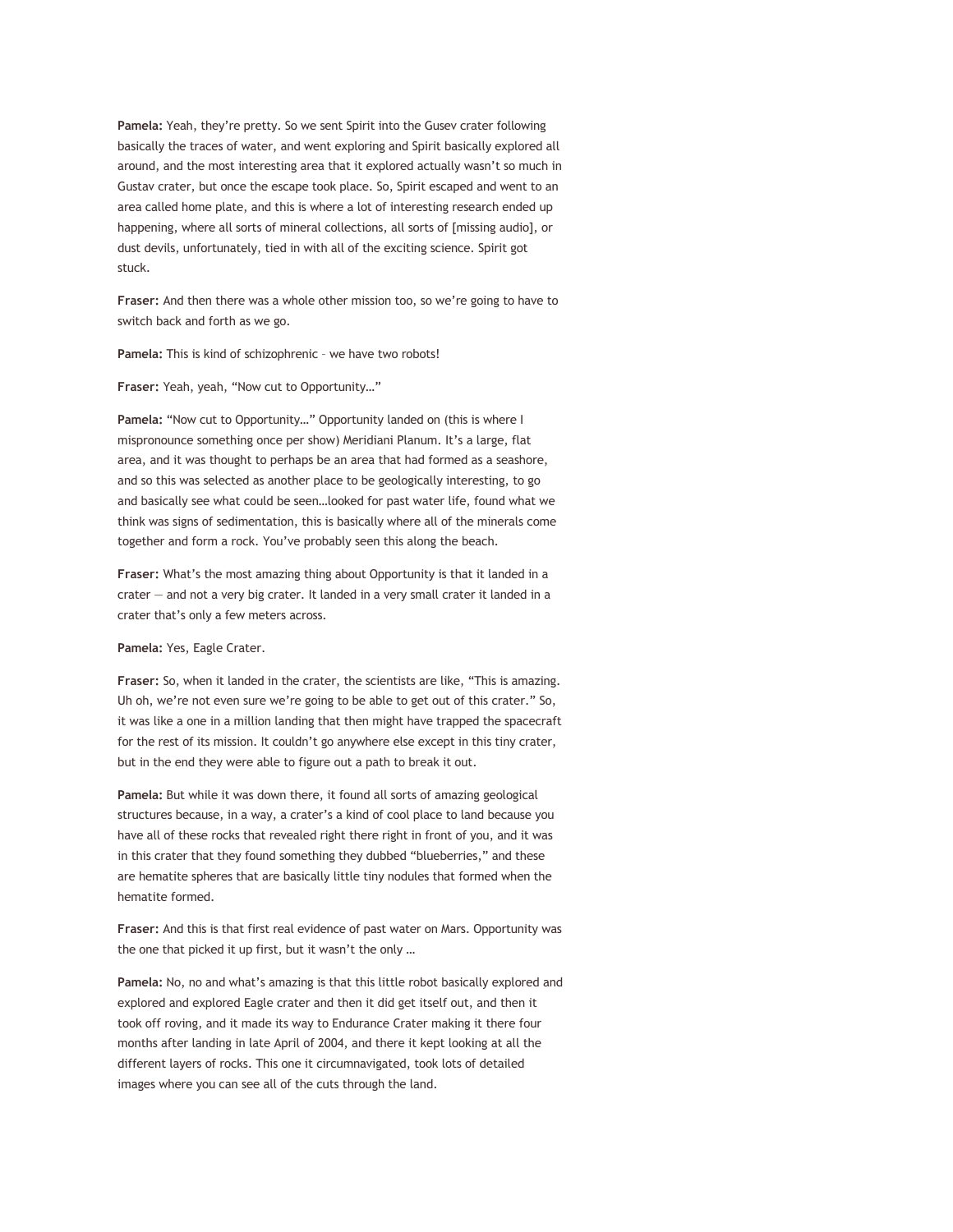**Fraser:** Right, so I mean up until this point, both of the rovers had been performing amazingly — already well beyond the expectations. They had discovered evidence of past water, thanks to Opportunity.

**Pamela:** And then Spirit had the Humphrey Rock as well, which was a rock that had minerals in it specific to water. Again, we have both of these suckers picking up rocks and finding indications of water.

**Fraser:** And different kinds, like you know, different chemicals, different deposits so it's just again and again and again discovering that there was water, and that there was probably large amounts of warm water, you know, liquid water on the surface of Mars, long enough to ideally to evolve life.

**Pamela:** and NASA's not quite willing to go that far, but yeah, there was water and Humphrey Rock actually is a rock that formed from magma, so we know there's volcanism, we know there's water all at the same time, and that's one of the models we have for how life formed on earth: take volcanoes, insert water, add lightening.

**Fraser:** We hope, we think.

**Pamela:** We have no idea.

**Fraser:** Right. Now, up until this point it was, you know, like I said, it was baffling, both rovers way beyond their expected life span, but, you know, it couldn't last forever.

**Pamela:** No, and in 2005, Opportunity decided to, well, do what many of us have done with cars and that is to dig itself into the sand. It was happily exploring more than a year after its launch. And it found itself in what mission planners called Purgatory Dune. They ended up having to do simulations. There are actually twins to both Spirit and Opportunity here on Earth, so we have two that we can literally…NASA scientists take these suckers out to sandboxes trying to figure out how to free them. And after getting stuck in April, they managed to get poor little Opportunity free in 2005, June and get it roving again and get it onto firmer ground, and they took off roving again, this time off to yet another crater.

**Fraser:** And I remember they were running different simulations on you know how can you make it work with only 5 wheels, 4 wheels, or how can you make it walk? They test and then they had to re-upload all this code to teach it how to get itself out of these situations but spirit had its own problem, too.

**Pamela:** Spirit took a little longer to get stuck. Spirit got stuck on Home Plate, which is an interesting place to say that a rover got stuck. In 2009, Spirit was roving along and hit a sand dune and hasn't quite figured out how to get out of the sand dune, and so that's been a great issue, and in January of 2010, after months of attempting to free the rover, they basically gave up, and NASA said we're going to turn it into a stationary mission platform. And this is the awesome thing is even after Spirit has basically gotten itself stuck to the point that the best rover drivers couldn't figure out how to unstick it and they tried all sorts of crazy stuff. If you've ever gotten your car stuck, you know how you do all the crazy "OK, wheels right, gently touch, wheels left touch hard" – all of that craziness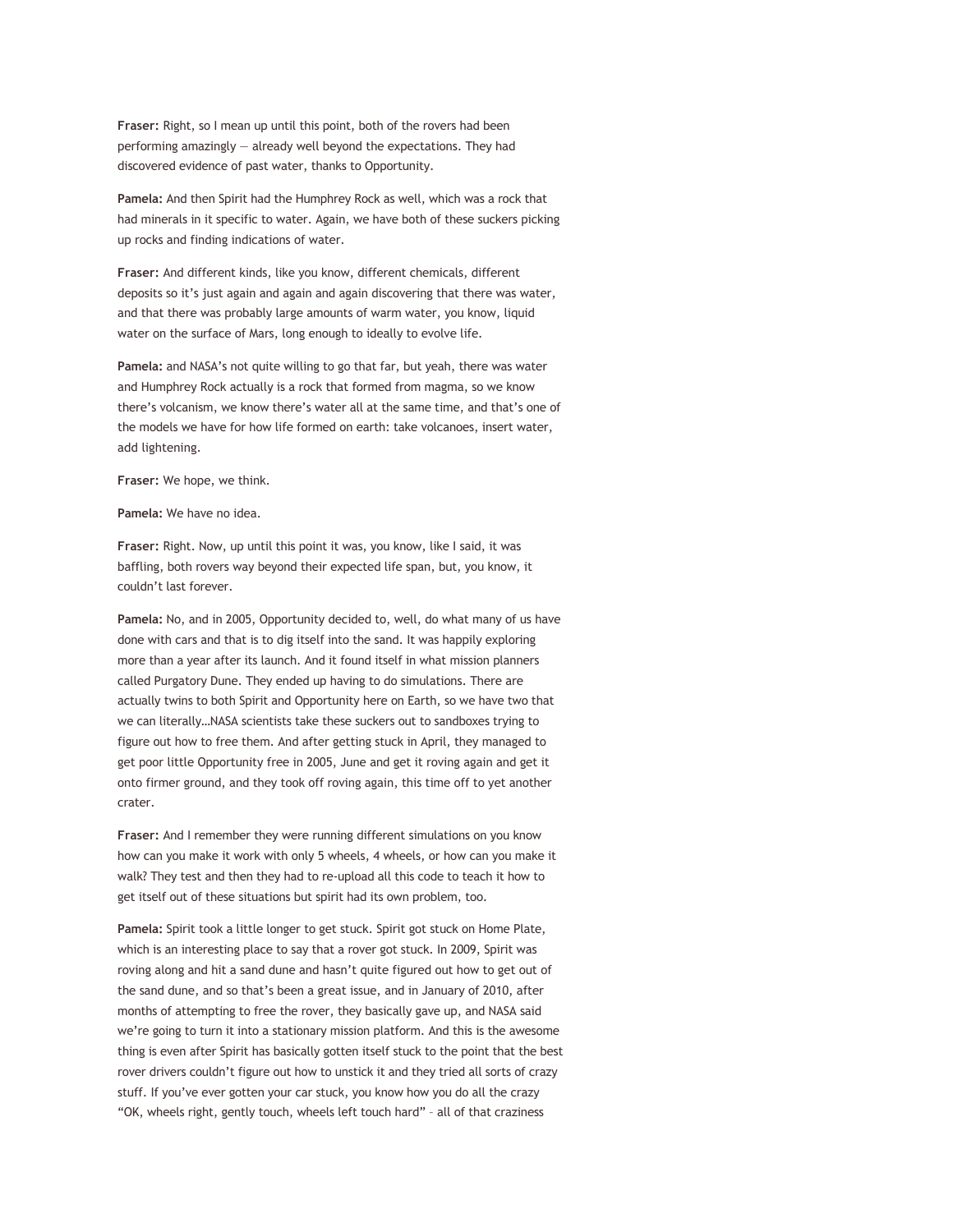that you do  $-$  they did it with the rover, couldn't get it out, so they figured out "OK, so we still have working cameras, we still have lots of working cameras. They, of course, examined everything they could reach, but it was sand. They turned it into basically an observing platform to observe the stars, to figure what is the wobble of the planet, to observe the weather. It's kind of neat to think that basically Spirit for a while was a weather station. If we're ever going to start getting human beings living on Mars, we really need to get the weather in detail. You only have so many things you can look at and if it's a choice of terrain or clouds, most scientists are going to say give me those pictures of the landscape. And for a while Spirit helped us understand the weather and helped us understand planetary wobbles by just looking at how the stars positions change.

**Fraser:** But I think the most interesting part of probably the whole mission was Opportunity's sort of roving up to the edge of the Victoria Crater and then crawling down inside because I know that right before Opportunity got to Victoria, there were a lot of dust storms and all of its solar panels got covered with sand, and so they weren't sure that it was going to have enough power to get down into the crater, and then you get the dust storm and then you get these dust devils which was totally surprising

**Pamela:** 2007 (the latter half of 2007) was kind of a scary time for Mars scientists because both rovers got fairly covered in dust, and that was the original dust scenario for these two little guys. They'd get covered in dust and wouldn't get enough solar power to keep themselves warm and that's what kills the rovers is if their batteries get too cold. They just can't keep going. They also have to keep their joints warm. There is a problem with the shoulder in Spirit where its shoulder froze up, but there always was that one gust of wind that came along and cleared off the solar panels, but in 2007, if the clouds of dust are so great that sunlight can't reach the rovers, it really doesn't matter how little or how much dust is on the rovers themselves, and these dust clouds just never seemed to end, and they went through all sorts of crazy "OK, we're going to re-program the rovers to do this instead of what we'd originally intended in hopes that by doing this slightly different shutdown scenario that we can keep them going," and they managed to keep them going through the dust storms.

**Fraser:** And so this is a really special place. Victoria crater is a pretty big crater where you know a space rock had carved out enough of the landscape that you could really look back in time  $-$  it was like a time machine that you could do, but once again scientists were unsure if they could get opportunity even into the crater, and then if they could get it in, could they even pull It back out again.

**Pamela:** And what is amazing is that they pulled out both. So, it got to Victoria Crater in 2006, started figuring out how to get back down in 2007. At the beginning of the year they also had a software problem, where Spirit went into basically "freak-out mode" for a little while and they had to figure out how to re-program the memory on both spacecraft. [Spirit] survived the software upgrade (and if you've upgraded a computer, you know how scary that is), survived the dust storms of June 2007 and onwards, and then just explored all over inside of Victoria crater. There's an area called Duck Bay that in late 2007 Opportunity went down and was able to look at all the cuts of the inner slope and examine all of the different layers. It exposed years and years of sedimentation,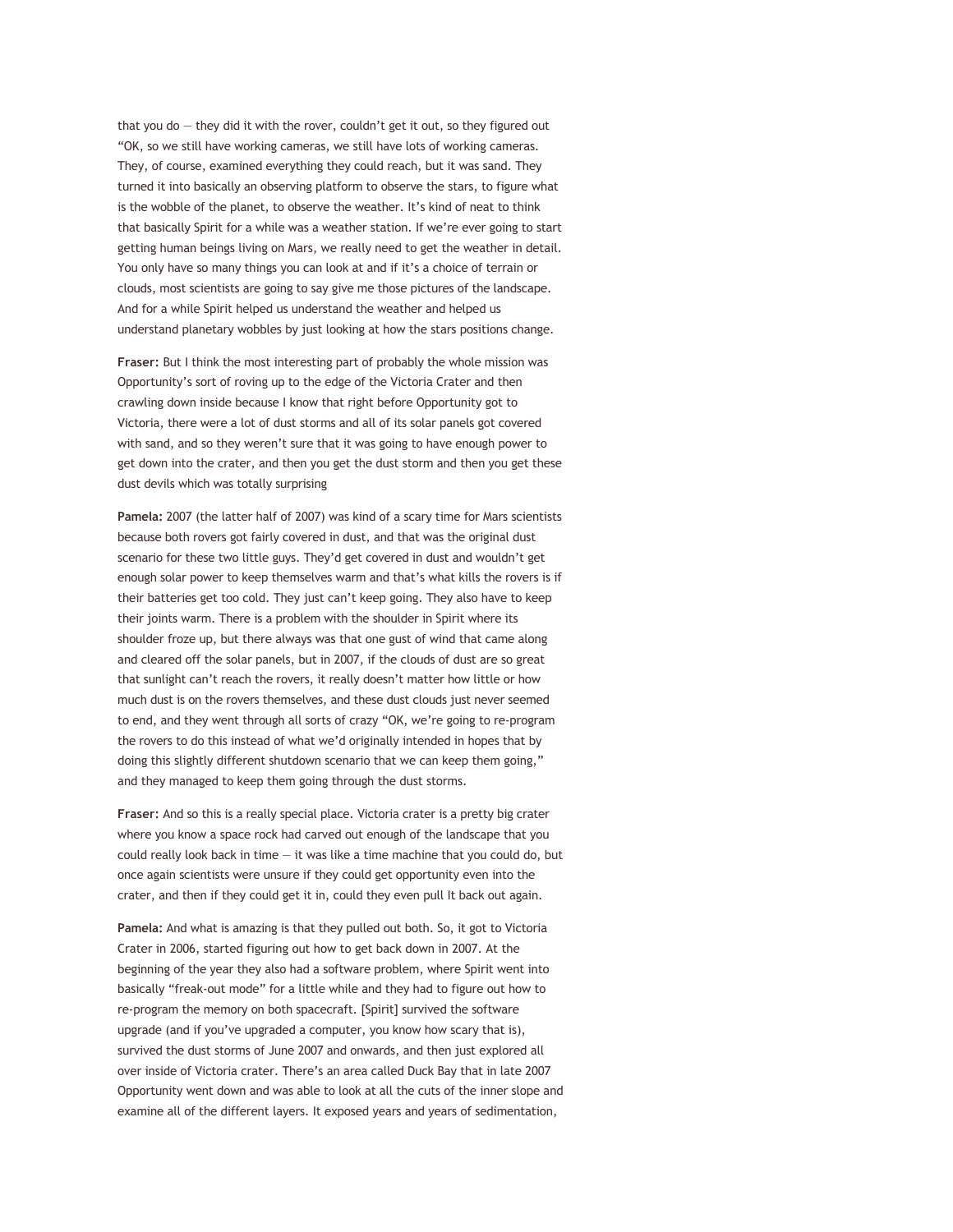and in mid-2008, Opportunity climbed back out and is now on a massive 12-km trek to get to the 22-km-wide Endeavor Crater, which is an even more interesting crater to try to explore.

**Fraser:** And sort of when Opportunity was doing this work around Victoria Crater, that's when the Mars Reconnaissance arrived in orbit around Mars and so you get these amazing pictures of Opportunity perched at the rim of the crater and you can see its tracks as it's moving around, you know. I highly recommend you search for those photographs. We had them on the show once. It's amazing! It really brings everything together because the photos are so clear and you can see exactly what Opportunity was staring at. You see the point of view from Opportunity looking at the rim of the crater, and then you see the images from the Mars Reconnaissance orbiter above. You can see what an amazing terrain it was. So, I guess, when recording the show right now (we;re in late 2010) Spirit is not moving.

## **Pamela:** Probably lost.

**Fraser:** Probably lost, but Opportunity is still going, and it's going to hope to make it to Endeavor Crater.

**Pamela:** And it's stopping at all sorts of little craters or not-so-little craters along the way, so it's been a really interesting scientific journey, where even if it never makes it all the way to it's final destination, these missions are doing more science than anyone ever imagined they could do.

**Fraser:** So, put this into perspective then: where do you think this takes us along that continuum of the search for life on mars? That really is the goal.

**Pamela:** Well, with these missions, they were really the preliminary that led to Phoenix landing in the polar regions. They were sent to the equatorial regions where you had a lot more sunlight, they were sent to areas where we thought that there was past water, proved that yes, the mineralogy does indicate there was past water, and opened the door to say "OK, let's go find current water in the riskier land in polar regions." What they're doing now is just geologic gravy. They're basically getting to do the robotic equivalent of wandering around in the [missing audio] Zion area of the western United States and they're just looking out on these amazing vistas and examining what's in all of the cut-throughs down through the layers and layers of sedimentation. If they're mapping geology, I have to admit I'm an astronomer and I'm notorious for going to geology meetings and having to randomly ask people "what's this new vocabulary word?" and it's these missions that are forcing me to learn "why do people care about hematite?" It's shiny and pretty, but well, they care because it's filled with water, and they're doing all that cool geology.

**Fraser:** Yeah, and so the next big mission then is going to be the Mars science laboratory Curiosity. Yeah, and that's going to landing this year, right?

**Pamela:** It takes off this year, and then it takes a while to get there. That's a big heavy mission. It's not going to get bounced around on the surface.

**Fraser:** No, but it is an SUV-sized laboratory equipped with the stuff that could